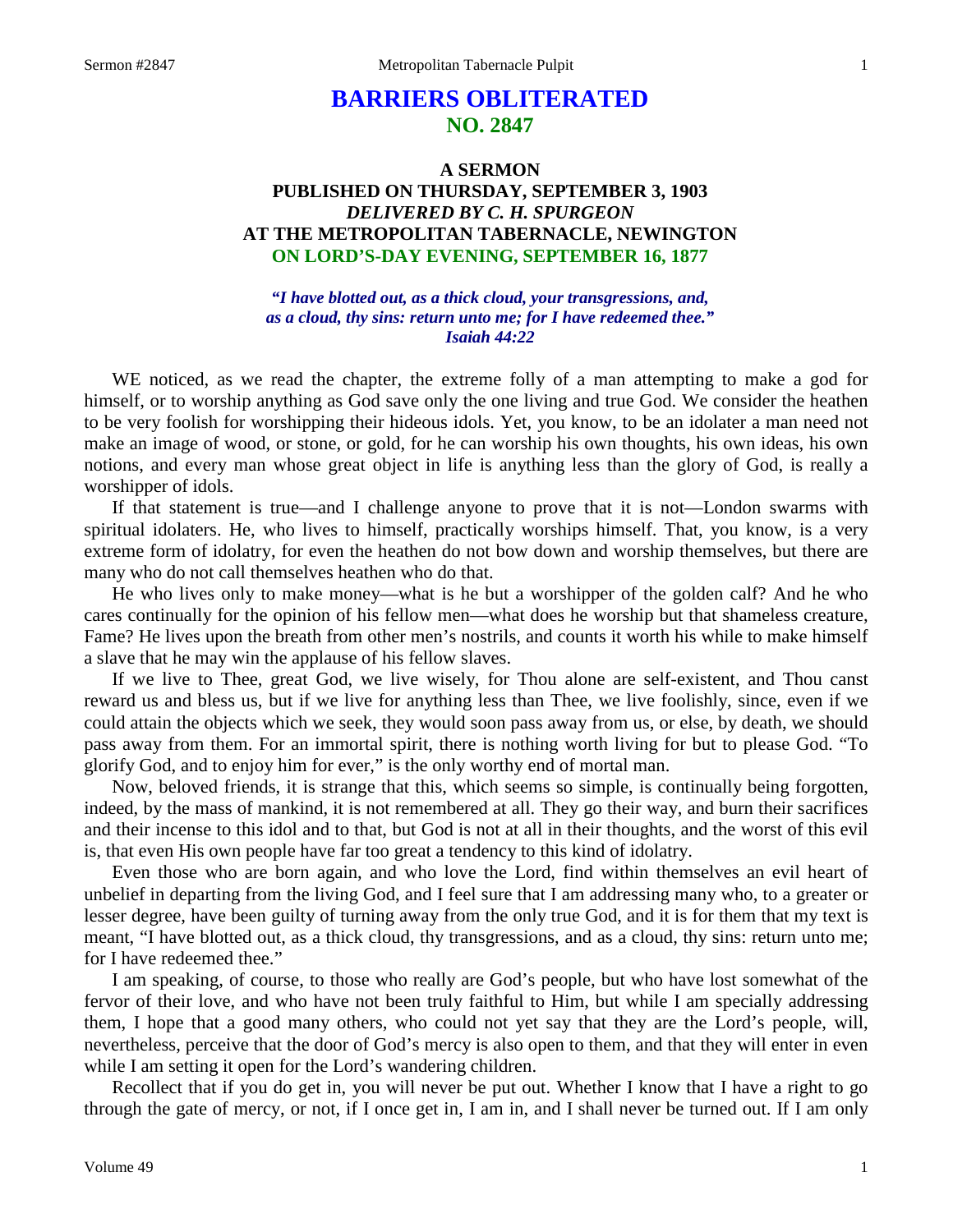like a dog that goes into a house uninvited, yet, so long as I am once inside, there is no power that can expel me, for the Lord Jesus Himself said, "Him that cometh to me I will in no wise cast out."

There are four things in our text that are worthy of notice. First, *the dividing medium,* a cloud of sins—a thick cloud of transgressions, secondly, *its complete removal,* "I have blotted out, as a thick cloud, thy transgressions, and as a cloud, thy sins," thirdly, *the tender command,* "Return unto me," and fourthly, *the sacred claim,* "for I have redeemed thee." I must speak briefly upon each point.

**I.** First, here is AN INTERPOSING AND DIVIDING MEDIUM, a cloud of sins. A vapor, says the Hebrew, and then, a thick cloud.

God's people ought always to dwell in fellowship with their God. There ought to be nothing between the renewed heart and God to prevent joyful and hallowed fellowship, but it is not so. Sometimes a cloud comes between—a cloud of sin, and whenever that cloud of sin comes between us and God, *it speedily chills us*. Our delight in God is no longer manifest, we have little or no zeal in His service, or joy in His worship.

Beneath that cloud, we feel like men who are frozen, and at the same time, *darkness comes over us*. We get into such a sad state that we hardly know whether we are God's people or not. Sin comes between us and our God, and all our joy departs. To be near to God is to live in the sunlight, but to sin against God, soon brings us under very heavy gloom. We are like men in a thick London fog, we can scarcely see our own hands, and we have, sometimes, to stand still in utter astonishment and ask, "Where am I, and what am I? I thought I was a child of God, but if I were to die just now, where would I go?" Sin is the cloud which comes between us and God, and chills and darkens us.

Besides that, *it threatens us.* A great black cloud over one's head makes us wonder what may be in it. It may be charged with tempest, and may burst upon our devoted heads. Backslider, when you get away from God, I do not wonder that you begin to be in distress and alarm. The thought of death distresses you. At one time, you could have met death with a calm countenance, but you could not do so now.

You begin to have thoughts of judgment, and of eternal wrath and destruction from the presence of the Lord, and from the glory of His power. You know you do, for he who is under the frown of God because of sin never knows what woe may come out of that dark cloud. He is full of alarm and distress, and has no true rest of heart. Affliction seems to be the judgment of God upon you who are in this sad state, and your present distress of mind, great as it is, seems to be nothing compared with what you think will come upon you.

You fear that you will be utterly deserted—that God's mercy will be taken from you forever, and that He will be favorable to you no more. It is your sins that look so black upon you, you have the dark side of them turned to you, and can you wonder that it is so if you have been getting away from God, loving the world, and acting like a fool in forsaking the Most High?

Remember, dear friend, if you are in that condition, that *clouds are earthborn things.* There is not a drop of water in the cloud yonder but what went up, first of all, from the earth or the sea, and so, your present darkness and distress have all arisen from your sins. You say that you go to the house of God, and get no comfort. Remember the times when you used to go there, and pay but little attention, and when you used to go home, and pick holes in what you had heard—finding fault with your spiritual food, like naughty children do with food for the body when they have no appetite and cannot eat this, and do not like that—like them, you need to be put on "short commons" till you get your spiritual appetite back again.

Do you remember how it used to be with you? You had bright days once and happy times, but then you used to be very careful of your walk and conversation. At that time, you were almost afraid to put one foot before another, for fear you should not tread in your Lord's footprints. You used to watch your words, you were very particular as to the company you kept, you would not consort with worldlings then, but now, you can do, without compunction, a thousand things which you would not have done then. Things for which you have severely censured others, you now tolerate in yourself, and now you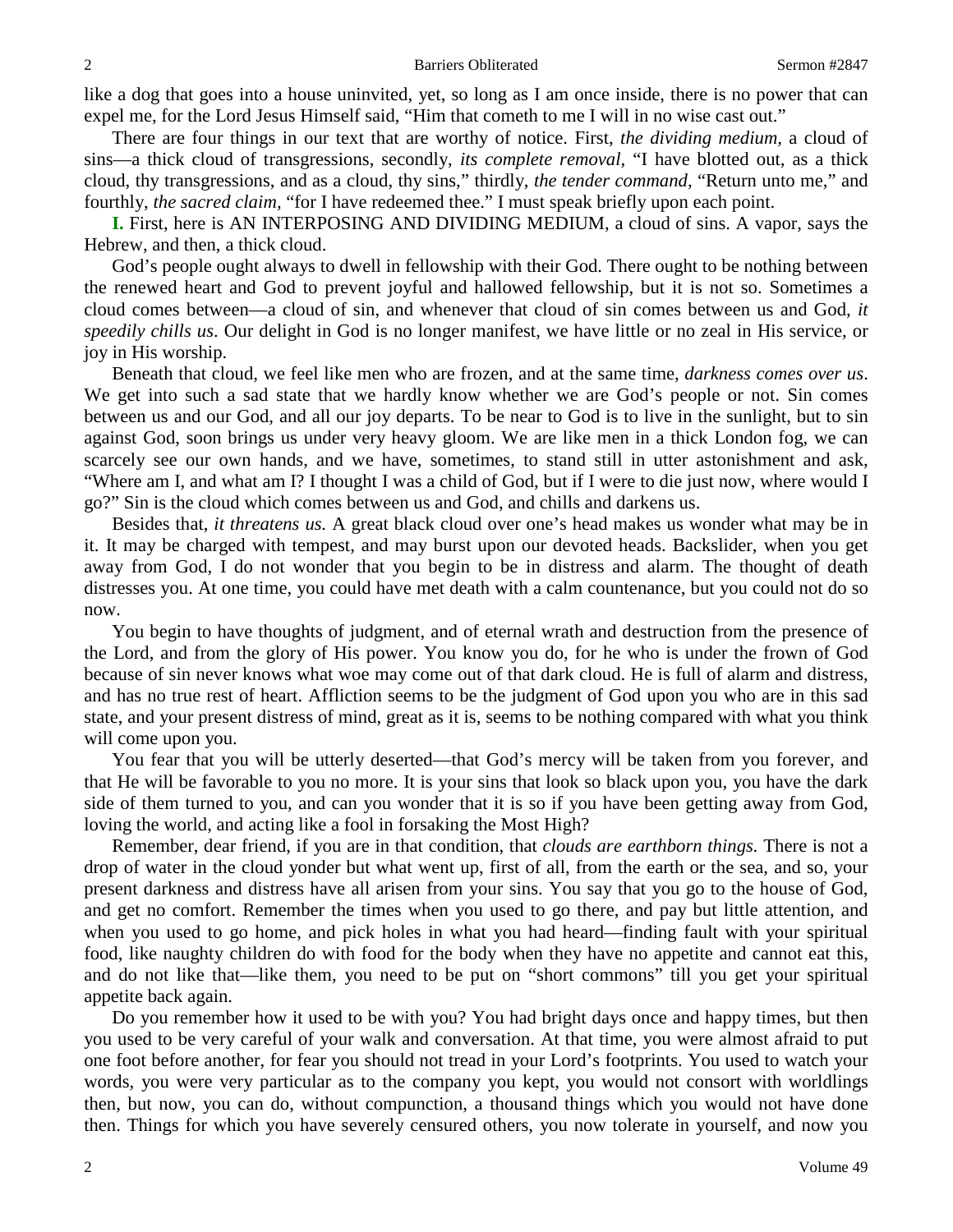say, "There is a thick black cloud over my sky." Do you wonder that there is? With all those bogs and morasses of sin, is there any marvel that the mists of doubt and fear should have arisen around you? Your iniquities have separated between you and your God.

Ah! there are some of you who used to be very fervent and earnest in divine things. You used to speak of Christ to others, and you were even the means of bringing some souls to Jesus, yet now you have yourselves turned aside from Him. Oh, it is a sad thing when one who used to be a Sunday school teacher has forgotten the lessons he taught to his boys, or when the man, who was once a street preacher, or even the pastor of a Christian church, has himself become a profaner of the Sabbath, yet such things do happen.

I will mention only one more thought under this head—a very encouraging one. It is this, though your sins are like clouds which chill you, and darken you, and though those clouds are of your own making, yet remember that *the sun is not affected by the clouds.* Though hidden for a while, he is still shining. This is a most comforting truth, but be careful not to pervert it. The everlasting love of God to His people is not changed even by their wanderings and their sins. The child thinks that the clouds have destroyed the sun, but high up above the clouds he is as bright as ever. Ever glowing like a mighty furnace are you, O sun, and our damps and fogs quench not your brilliance!

And backslider, the love of God, the grace of God, the mercy of God, the power of God to bless, and the willingness of God to receive you back again remain just the same as ever they were notwithstanding the density of these horrible vapors of sin and transgression.

Do not, I pray you, make an ill use of this great truth. If you do so, you will give sure evidence that you are no child of God, but a base hypocrite, but if there is any spiritual life within you, this blessed truth will tend to bring upon you compunction of conscience to think that you should be offending against a God whose love is still the same notwithstanding all your backsliding, and who does not turn aside from His covenant, nor cast away His people, whom He did foreknow.

**II.** Now, secondly, we are to consider THE COMPLETE REMOVAL OF THIS BARRIER, "I have blotted out, as a thick cloud, thy transgressions, and, as a cloud, thy sins."

Nobody but God can get at the clouds and drive them from the firmament of heaven. There they are, floating high above our heads, and *no known human power can remove them.* So it is with your darkness and doubts, if you have fallen into sin. You cannot get rid of them. You may sit down under them in despondency and weep, and be almost in despair, but there they are, and there they will remain.

You may go to the so-called priests if you like, as the poor African goes to the pretended rain-maker, and asks him to bring rain when he wants it, and the priest can do just as much for you as the rain-maker can do for the African, certainly not any more. He and the rain-maker are a couple of deceivers, so do not be duped by either of them. There is no one who can forgive sins save God only, so do not you be deluded into the belief that there is any other forgiver in the whole universe.

But what a mercy it is that *God can remove these clouds of sin!* He can do it, and do it effectually. How quickly God sweeps the sky clear of clouds! Sometimes, in this fickle climate, we have all sorts of weather mixed up together, so that we experience spring, summer, autumn, and winter in the course of a few hours. You have seen the clouds hanging thick and heavy all over the sky, you have passed into your house and said, "It will be a very wet day." But you have hardly gone indoors before there has been a clear blue sky above you, with not a cloud the size of a man's hand to be seen anywhere.

Thus can God quickly sweep away the clouds, and He can just as quickly take away sin. Before you can even get out of this building, you, who are groaning under a sense of sin, may be completely delivered from it. You, who now see the clouds of your transgressions and iniquities hanging black above your heads, may, in a moment, be able to see the clear sky of God's forgiving love with not a trace of your transgression and iniquity.

The mercy is that when God drives away these clouds from us, *though we may see other clouds, we shall never see those black ones any more.* When the Lord takes away His people's sins, they are gone, and gone forever. They shall not be remembered against them any more forever. Whenever I get upon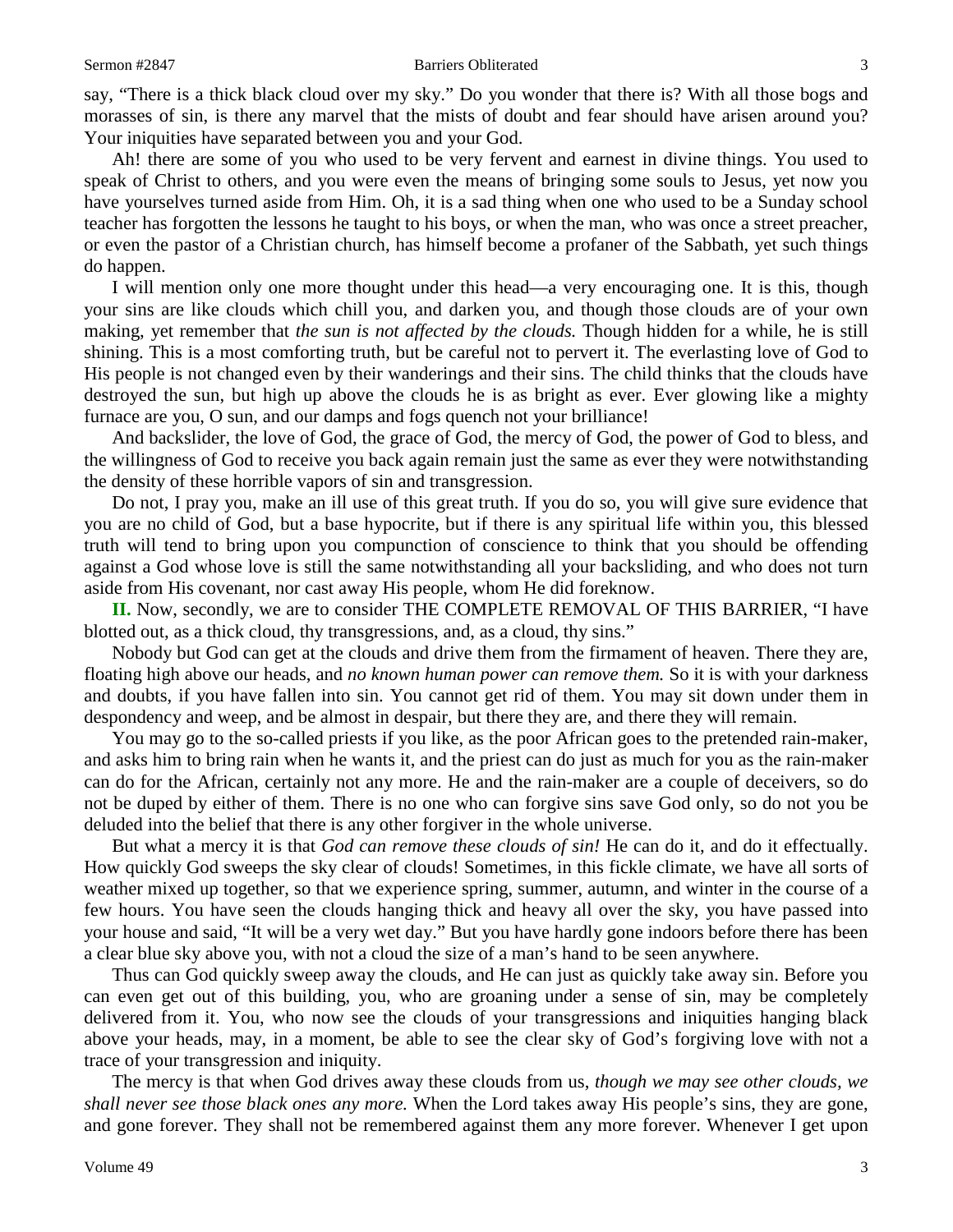this topic, I feel as though I should like to keep on speaking upon it and go no further. The glorious forgiving love of God is an indescribable theme, and it is altogether inexhaustible. We may continue to talk about it year after year, but we shall never get to the end of it, yea, even throughout eternity we shall never be able to tell all the splendors of the pardoning mercy of our gracious God. O Backslider, He can take away all your sin this very moment! He can shine forth upon you like the sun in its strength, and then, every shadow and cloud shall be driven from your soul.

Now I am getting near to the very heart of the text, but I have not quite reached it yet, for the glory of it is that *the Lord has already done this great work of grace.* The text does not say, "I can blot out, as a thick cloud, thy transgressions," nor, "I will blot them out," but "I *have* blotted out, as a thick cloud, thy transgressions." It is done, fully done, forever done.

Hear you this, poor wanderer? Perhaps you say, "I cannot come back to God, for I have been so long a wanderer from Him, and my sins still lie heavily upon me." But my brother, my sister, the Lord has forgiven you all your sin. He says, "Think no more about it, for I have blotted it all out." If you are indeed a believer in the Lord Jesus Christ, you are like a child who has offended his father—run away from home, perhaps. In a distant land, in sin and sorrow, that son is longing to return, and he gets a message from his father saying, "All is forgiven, come home."

It is so with you, you wandering child of God, if you have repented of your wanderings, all is forgiven, even the guilt of this backsliding of yours was laid upon Christ. If you are believing in Him, that is the clearest possible proof that all your transgressions were laid upon Him, and that He has made a full and complete atonement for them all. Even while you are coming back to Him, all your sin is forgiven through the superabundant mercy which moves Him to run to meet you even as the father of the prodigal ran to meet his son, and before He falls upon your neck, before you have begun to confess your transgressions in His ear, He has already blotted them all out.

What say you to this wondrous display of sovereign grace, which He Himself bids us proclaim to you? He knows whether He has forgiven your sin, or not, and it is He who says, "I have blotted out, as a thick cloud, thy transgressions, and, as a cloud, your sins." Often and often have I mused upon this great truth—The Lord has loved me with an everlasting love, and He has washed me in the precious blood of Christ, and forgiven me all my transgressions, and whenever I think of that, I feel my heart drawn still more closely towards Him.

Unbelief will never bring you rest of heart, but faith will do so. I am speaking now to any of you who have wandered quite a long way from Christ. I may be even addressing some member of the Tabernacle who has not lately been very regular in hearing the Word. You have fallen into a very lean, sad state, my brother, you are finding fault with other people, but it is yourself who ought to be blamed.

Many things do not suit you now as they used to do, and you lay upon others the blame which you ought yourself to bear. You could sit on any hard seat once, but you need a soft cushion now. You could stand in any hot place to hear the Gospel in those days, but you are too grand a gentleman to do that now. I do not know what we can do to get you into a good temper, for after all, you are the one who is wrong.

You know it is so, yet, notwithstanding that, I want to whisper in your ear that your Father is still your Father, that Christ is still your Savior, that the Holy Spirit is still your Guide and Teacher, so, come home. Stay no longer away because you fear your Father's frown. You have grieved Him, you have vexed His Holy Spirit, you have dishonored His Son, yet He has not changed. Still do His bowels yearn for you, still does He cry, "How can I give you up?" and He will not. Come back to Him, for it is His mercy that is calling you.

**III.** I have already passed into the third division of my subject almost before I was aware of it. We have already seen that there is a barrier between some souls and God, and that the Lord can clear that barrier away, now we are to consider THE TENDER COMMAND, "Return unto me.' The great barrier that separated us is removed, so let us not be divided from one another any longer."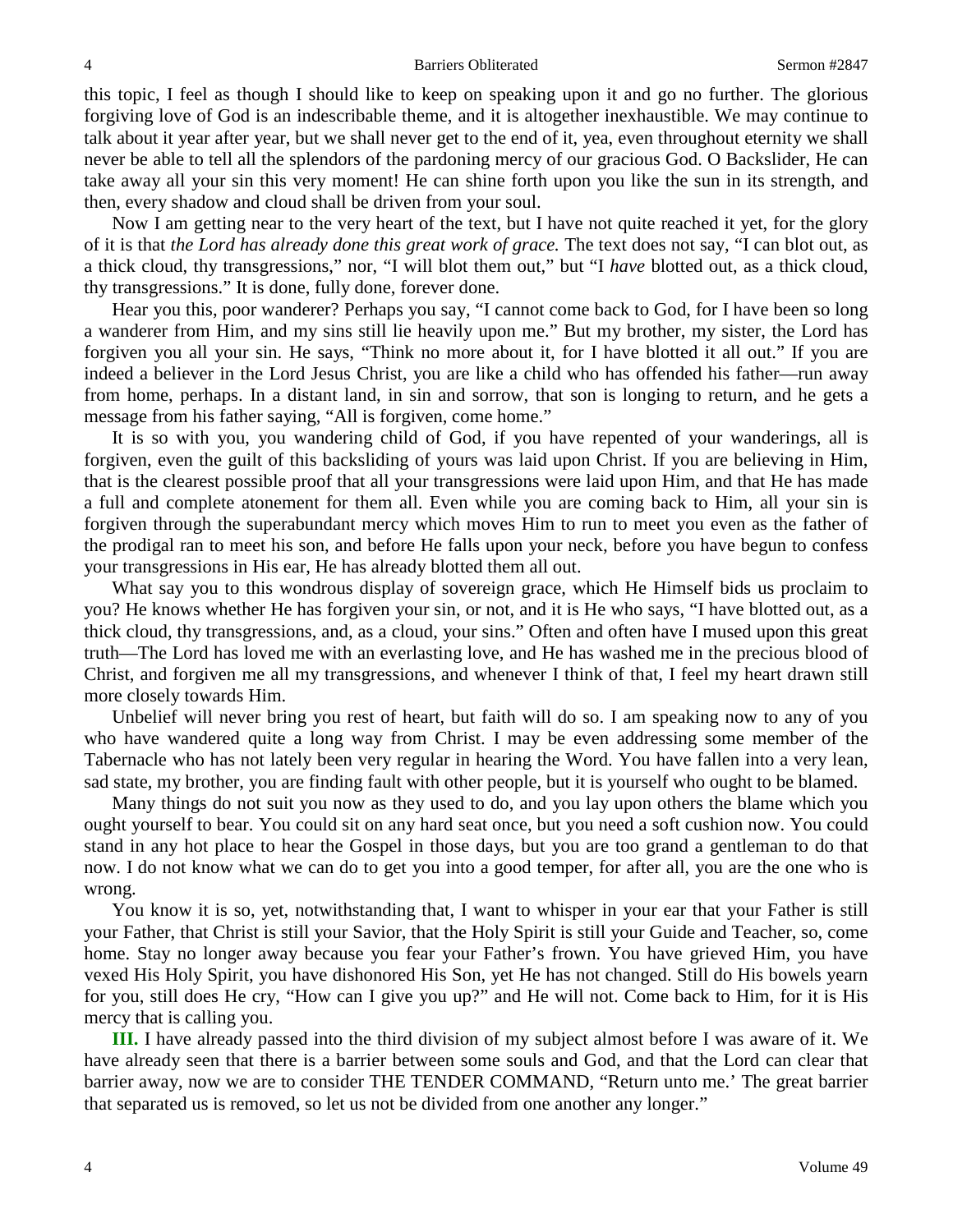#### Sermon #2847 **Barriers Obliterated** 5

Perhaps, my brother, you have thought that God had left off loving you, but He has not. You have begun to quarrel with God because you imagined that He had a quarrel with you, but it is not so, for He loves you still, it was your sin that He hated. Kindness is in His heart, and words of infinite love are on His lips, still. Surely, if you know that the sin, which has come like a great mountain chain between you and Himself, is regarded by Him as mere vapor—a cloud—which He has removed by the power of His almighty grace, you will give heed to Him when He cries to you, "Come back. Come back. Come back. Bygones shall be bygones. The guilt of all your wanderings I have laid on the great Scapegoat's head. I have drawn My pen through the record of your sin in My book of remembrance, and have struck it all out. Come back. Come back." When, in your soul, you hear God speak to you thus, do not your hearts at once respond, "Lord, since You have taken away the barrier that separated us, we will come back to You, and we will come back this very hour"?

When He says, "Return," He means that *He wants you to give up that which has grieved Him.* You cannot come back to God, you know, bringing your love of sin with you. Some of you professors, who are, I hope, still the Lord's people, fall into various evil ways which grieve the Holy Spirit, and then the black clouds form a great barrier between you and your God. He requires you to give up that which has caused the dark clouds to cover your sky.

What is it that has brought about this sad result? I have known some professors fall into a sad state through keeping evil company, they have associated with some very fascinating person who has been able to greatly amuse them, but who certainly could not edify them, for he knew nothing savingly of the things of God.

I have known some professors go, by degrees, into very gross sin as the result of giving way to the habit of tippling, they would not like to be called drunkards, but I am sure I do not know what other name I could give them. And some nominally Christian tradespeople do things in their business which they would not like to have generally known. They seem to forget that God sees them, and knows all about them.

Now, any sin that is known and tolerated, will soon separate a Christian from his God as to any conscious enjoyment of His presence. Be very careful, then, dear brother, as to anything which is grieving your God, and though it should be a loss or a cross to you to give it up, do not hesitate a moment, but give it up and come back to your heavenly Father. Nothing can compensate for the loss of His presence, and you cannot have His presence as long as you continue to hug your sin, therefore, give up the sin which He hates, especially as He has forgiven you in the past.

If a young man has left his father's house in anger, but his father writes to him, and says, "William, the trouble is all over. My Boy, I fully forgive you, so come back to me," will he still stay away? Let us hope not, and dear child of God, your Father says to you, "Return unto me, for I have blotted out, as a thick cloud, thy transgressions, and, as a cloud, thy sins." So, give up your sin, seeing that God has blotted it all out.

The Lord's gracious invitation, "Return unto me," also means, *"Come back, and love Me.* See how I have loved you? I have already forgiven you your sin, you who are, indeed, My child, but whose faith has almost disappeared. Though you have provoked Me by your sin, I still love you. Though there is nothing lovely about you, yet still I love you. For My name's sake, and for My Son's sake, will you not love Me?" After such pleading, can you keep on in this cold-hearted state toward your God?

Some of you professors make us weep when we think of how you live, and how far you get away from your God. I do pray that He may cast the cords of His almighty love about you, and bind you to Himself, so that you cannot escape from Him if you would, and would not if you could.

The Lord also means, when He says, "Return unto me," *"Return again to your old joys."* Oh, you who have got away from the sunlight through making your sins into a thick cloud, come back into the sunlight again! I would like to refresh the memories of some of you who are here, as to the happy times you once had. Ah, then you were the people who loved the prayer meeting. How sweet the gatherings of the saints were to you! Do you not also recollect your little room, where, kneeling by your bedside, you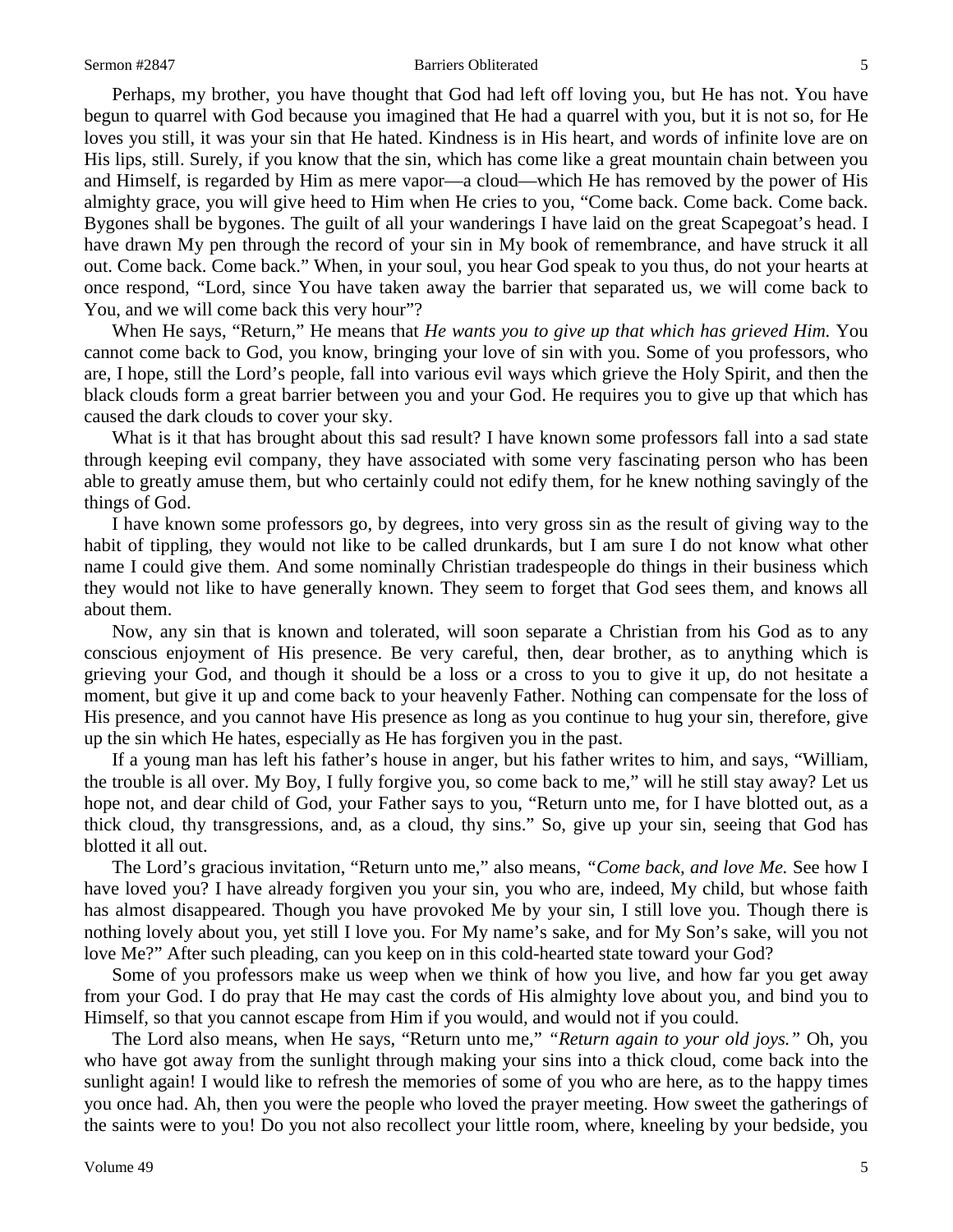had such communion with God that although you are very cold now, you never can quite forget that holy fervor? You were not a hypocrite, were you? You know you were not. Oh, how your feet used to trip along as you went up to the house of God with the multitude that kept holy day! How earnestly you used to tell others of the joys of true religion!

Possibly you say, "Do not remind us of that joy, for we have lost it." Yes, but you can have it all back again. God can give you once more the years which the locusts have eaten. Those wasted days, those joys which have been starved to death—you shall have them back again, and you shall yet lift up your voice with the sweet singer of Israel, and praise the Lord that His mercy endureth forever.

Yes, though you feel like guilty Peter, when he denied his Lord, you may yet come back like Peter, and be all the stronger for your past bitter experience. Your heavenly Father bids you return, and I, your brother in Christ, would stretch out my hand to you and say, "Come, my brother, come, my sister—

#### *'Come let us to the Lord our God, With contrite hearts return.'"*

**IV.** My last point is THE SACRED CLAIM WHICH BACKS UP THE GRACIOUS INVITATION, "Return unto me," saith the Lord, "for I have redeemed thee."

I do not know whether you see the meaning of this, but I think I do. It is this, "I have loved you so much that I redeemed you with the blood of My dear Son, and having loved you so much in the ages past, I still love you. Come back to Me. I did not make a mistake when I first loved you, through which I shall have to change the object of my choice. I knew all about you from eternity, all that you ever would be or could be, I knew it, I saw it all with My foreseeing eye, and yet I loved you, and bought you with the precious blood of Jesus, My only begotten and well-beloved Son, and I love you still. Therefore, return unto Me, return, return."

But even that does not convey the full force of this gracious invitation. It further means this, *"I have a right to you.* I have bought you, you are Mine, and you shall not go away from Me. Come back to Me, for redemption's sign, the blood-mark, is upon you." Many of you bear in your very bodies the marks of the Lord Jesus, for you have been immersed in water, in the name of the Sacred Trinity, on profession of your being dead to the world, and alive unto the Christ.

It is utterly impossible for you to get that watermark off you, it is upon you forever. And Christ has marked you as His own with His own blood, and He will not let you go. Listen to what He says about the matter, "Behold these wounds in My head, and hands, and feet, and side. I bought you with the very blood of My heart; so, do you think that I will lose you? Did I bow My head in unspeakable agony and cry, 'My God, my God, why hast thou forsaken me?' and shall I lose those whom I purchased by My death?"

Who is he that shall snatch out of the hands of Christ those whom He has bought with His own blood? Shall the arch-enemy come and steal away the sheep of Christ? Shall the lion of hell devour even one stray lamb out of His flock? Nay, verily, our greater David shall tear him in pieces first, and deliver every one of the innumerable souls that His blood has redeemed.

Buy them with His death, and then leave them to be damned? I find no such sham redemption in this blessed Book, nor would I care the turn of a farthing for the value of it, but that redemption which Jesus Christ has wrought is a redemption that *does* redeem. He has paid too great a price for His people for Him to ever lose those whom He purchased with His blood.

So He says to each one of you, who have believed in Him, but who have gone astray from Him, '"Return unto me, for I have redeemed thee,' and I will have thee. Your league with hell is broken, and your covenant with death is disannulled. Come back to Me. Come back to Me. You will never find rest anywhere else. You may go into sin, but you shall never find pleasure in it, neither shall you be content with it. If you were one of the swine, you might fill your belly with the husks that they eat, but you are My child, and you must starve till you come back to My table. For you there shall be no mirth, no music,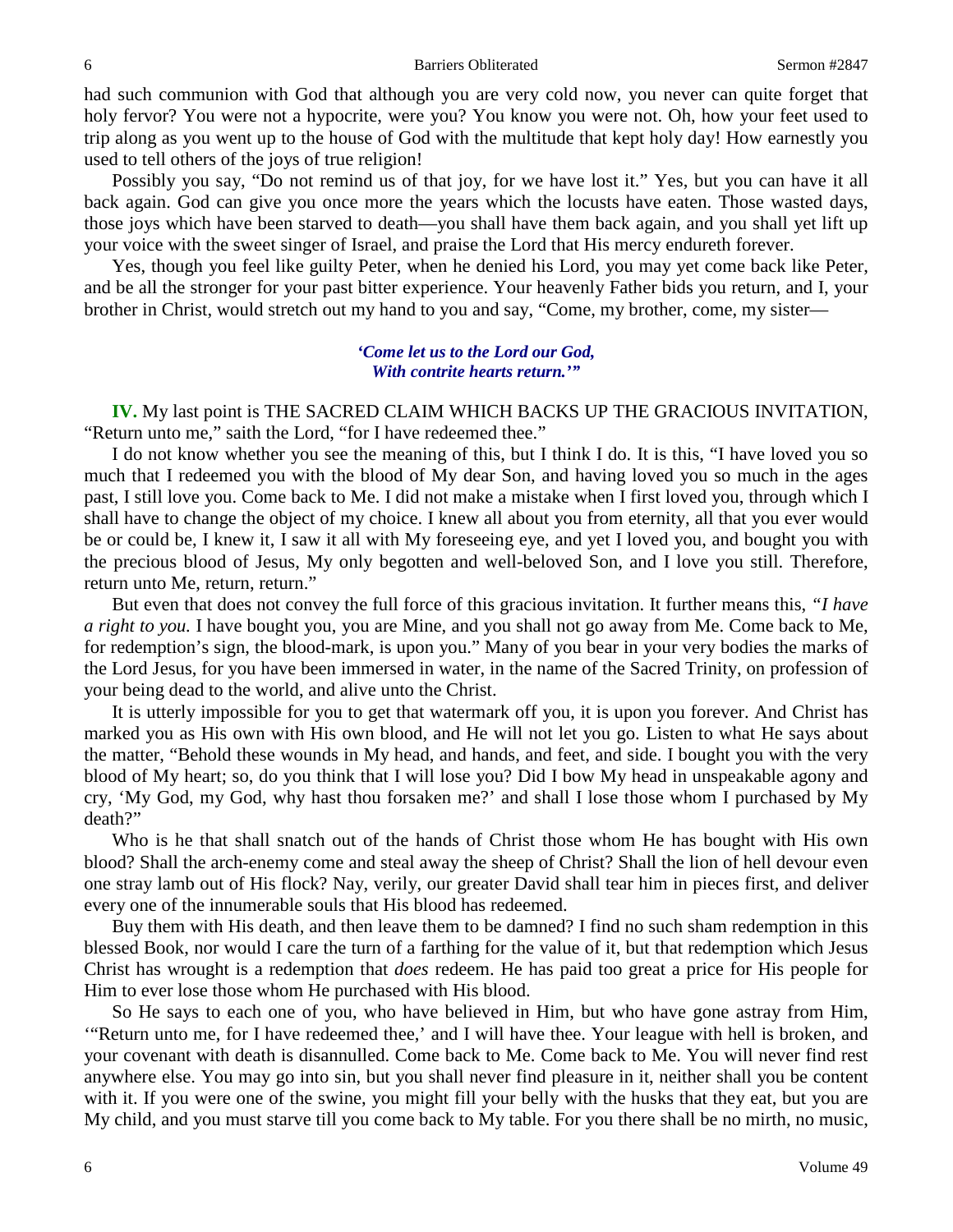#### Sermon #2847 **Barriers Obliterated** 7

no feast, no robe, no joy, until you come back to Me. I have redeemed you, and I will hedge up your way with thorns until you return to Me, but I will not let you go. I will turn you out of your wicked paths. I will beat you as with blows of a cruel one, I will smite you with affliction upon affliction, but I will have you, I will not suffer you to perish. Return ere this rough treatment is meted out to you. Return at love's gentle wooings, and with mercy's tender voice, for I have redeemed you. 'It is hard for thee to kick against the pricks.' I have you in hand, and I can do with you as I please, and you shall, after all, be drawn back among the rest of My people."

Go, poor dove, and fly over the wild waste of waters. Look North, South, East, West, but you shall never see a log floating on the waves upon which you can rest. That foul raven, out yonder, can light upon a corpse, and both rest and feed upon the carrion, but you cannot. Fly whither you will, O dove, there is but one rest for you, and Noah alone can tell you where it is. It is within the ark.

But do you refuse to return to that ark? Do you still fly, and fly, and fly, till your wings are weary, and you can scarcely keep yourself above the flood? Fly on, on, on, till your pinions, at last, cannot bear you up any longer, but oh, if you will be wise, fly with your failing pinions to yonder ark, and hide yourself there, for there alone is rest to be found. You shall come there, you must come there, for there is rest for you nowhere else.

Ah, young man, you did not think of this when you came in to this service, you scarcely know why you came, for you meant to go with evil companions! But if Christ has really bought you with His blood, He will have you, so, in His name, I do arrest you, and bid you trust in Him.

#### *"Thus the eternal counsel ran 'Almighty grace, arrest that man.'"*

You are arrested in the name of the great King. Pause and turn to Him and live. Perhaps you remember how Colonel Gardiner, on the very night when he had made a sinful appointment, was convicted of sin, brought to the Savior, and became one of the most earnest followers of the Lord Jesus Christ. My dear Lord, with His sorrowful countenance, looks into the faces of some of you. I do not know who it may be, but He does, and lifting up His pierced hand, He lays it upon one here, and another there, and He says, "I have blotted out, as a thick cloud, thy transgressions, and, as a cloud, thy sins: return unto me; for I have redeemed thee." The Lord bless you, for Jesus Christ's sake! Amen.

### **HYMNS FROM "OUR OWN HYMN BOOK"—605, 545, 296**

### **EXPOSITION BY C. H. SPURGEON**

## *ISAIAH 43:21-25 AND 44:1-23*

**Isaiah Chapter 43. Verse 21.** *This people—*

That is, God's own people, "This people"—

**21-22.** *Have I formed for myself; they shall shew forth my praise. But thou hast not called upon me, O Jacob; but thou hast been weary of me, O Israel.*

The very people whom He had formed for His praise forgot to pray to Him—ceased to remember Him—grew weary of Him. Oh, how sad is this and how great is the longsuffering of God, that He bore with them so long.

**23.** *Thou hast not brought me the small cattle of thy burnt offerings; neither hast thou honoured me with thy sacrifices. I have not caused thee to serve with an offering, nor wearied thee with incense.*

God has laid no tax on His people. He does not ask any hard thing of us, and yet, notwithstanding that, we have been slack in His service. His yoke is easy, and His burden is light, yet our shoulders have been unwilling to bear them.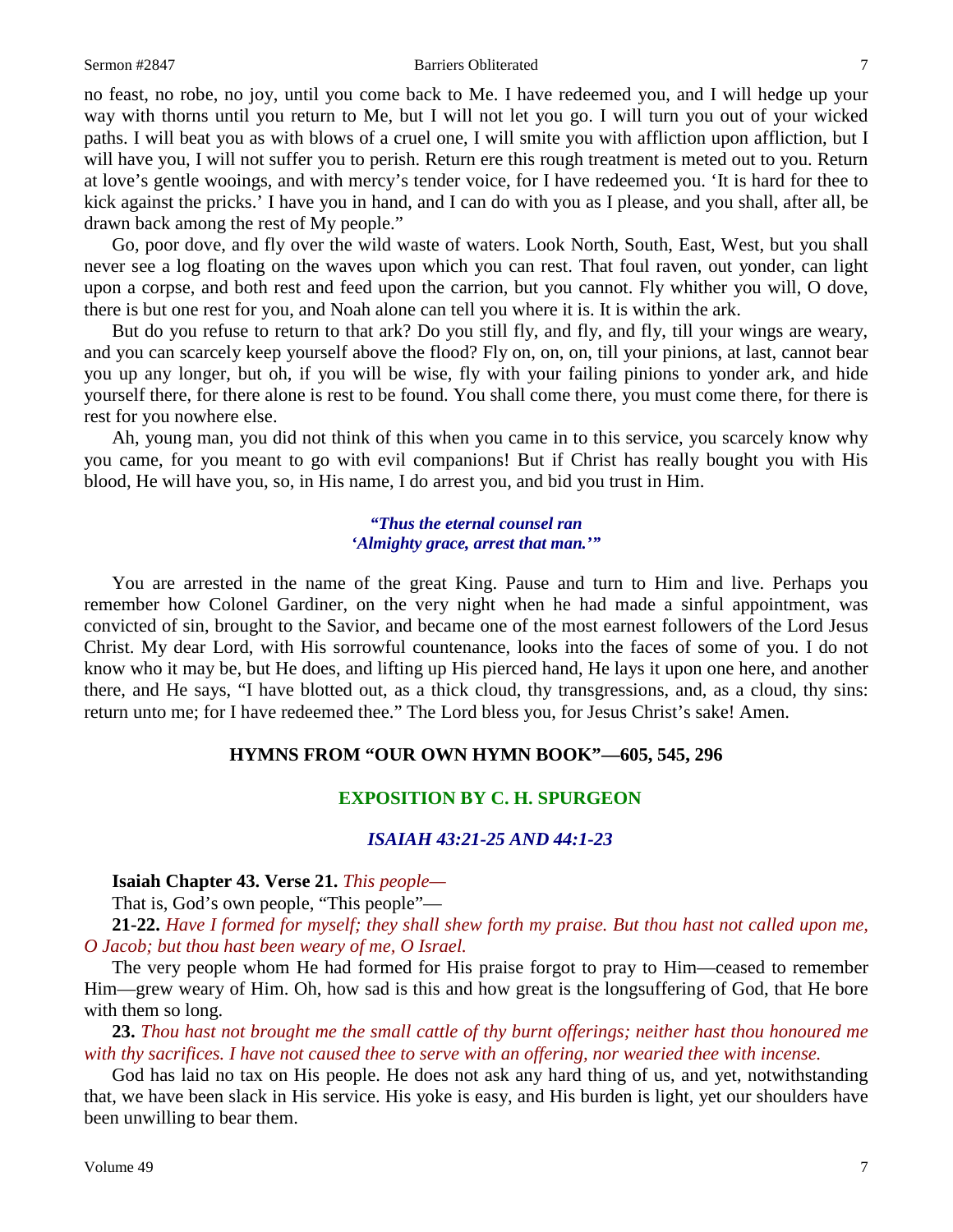**24-25.** *Thou hast bought me no sweet cane with money, neither hast thou filled me with the fat of thy sacrifices: but thou hast made me to serve with thy sins, thou hast wearied me with thine iniquities. I, even I, am he that blotteth out thy transgressions for mine own sake, and will not remember thy sins.*

That is a very astonishing verse, wherever we might find it, but to find it in such a connection is a wonder indeed. These people had wearied God, yet even then, He said, "I, even I, am he that blotteth out thy transgressions." Note on what a sure and blessed ground He puts it, "for mine own sake." The Lord could not do anything for such sinners as we are for *our* sakes, for there is nothing deserving about us, but in order that His mercy may be the more clearly seen, and His faithfulness and immutability may be displayed, He says, "I, even I, am he that blotteth out thy transgressions for mine own sake, and will not remember thy sins."

**26-28.** *Put me in remembrance: let us plead together: declare thou, that thou mayest be justified. Thy first father hath sinned, and thy teachers have transgressed against me. Therefore I have profaned the princes of the sanctuary, and have given Jacob to the curse, and Israel to reproaches.*

**Isaiah Chapter 44. Verses 1-2.** *Yet now hear, O Jacob my servant; and Israel, whom I have chosen: Thus saith the LORD that made thee, and formed thee from the womb, which will help thee; Fear not, O Jacob, my servant; and thou, Jesurun, whom I have chosen.*

You see, the Lord goes on to show His people that if they were in trouble, they had brought it upon themselves. If the sanctuary had been degraded, it was because both themselves and their teachers had transgressed against God. But after He has justified His wrath, He still goes on to talk of mercy, and oh, with what plenteousness of love does He address these wandering people of His!

**3.** *For I will pour water upon him that is thirsty, and floods upon the dry ground: I will pour my spirit upon ty seed, and my blessing upon thine offspring:*

Here, O ye needy souls, ye who thirst after mercy, is a rich promise for you! How plenteously does God bestow it! "I will pour water upon him that is thirsty, and floods upon the dry ground." Your needs cannot be so great as the divine supply. All the Lord asks is that you should be willing to receive His mercy, willing that your emptiness should be filled out of His fullness.

**4.** *And they shall spring up as among the grass, as willows by the water courses.*

They shall spring up where there were none before, and grow very quickly. These are our young converts, I trust that we shall have many such springing up "as willows by the water courses."

**5-6.** *One shall say, I am the LORD'S, and another shall call himself by the name of Jacob; and another shall subscribe with his hand unto the LORD, and surname himself by the name of Israel. Thus says the LORD the King of Israel, and his redeemer the LORD of hosts; I am the first, and I am the last; and beside me there is no God.*

That is a great truth, always to be kept in mind, that there is no God beside JEHOVAH. Let us beware of ever attempting to set up, in our own hearts, any god save the one living and true God.

**7-12.** *And who, as I, shall call, and shall declare it, and set it in order for me, since I appointed the ancient people? and the things that are coming, and shall come, let them shew unto them. Fear ye not, neither be afraid: have not I told thee from that time, and have declared it? ye are even my witnesses. Is there a God beside me? yea, there is no God; I know not any.* 

*They that make a graven image are all of them vanity; and their delectable things shall not profit; and they are their own witnesses; they see not, nor know; that they may be ashamed. Who hath formed a god, or molten a graven image that is profitable for nothing? Behold, all his fellows shall be ashamed:*  and the workmen, they are of men: let them all be gathered together, let them stand up; yet they shall *fear, and they shall be ashamed together. The smith—*

Note how the Lord holds up to mockery and scorn the makers of idol gods. He shows the process of god-making—the making of idol gods, but His words may be equally well applied to the making of the Virgin Marys, and the various saints, crucifixes, and all other lumber of this kind in the idolatry that calls itself Christian, "The smith"—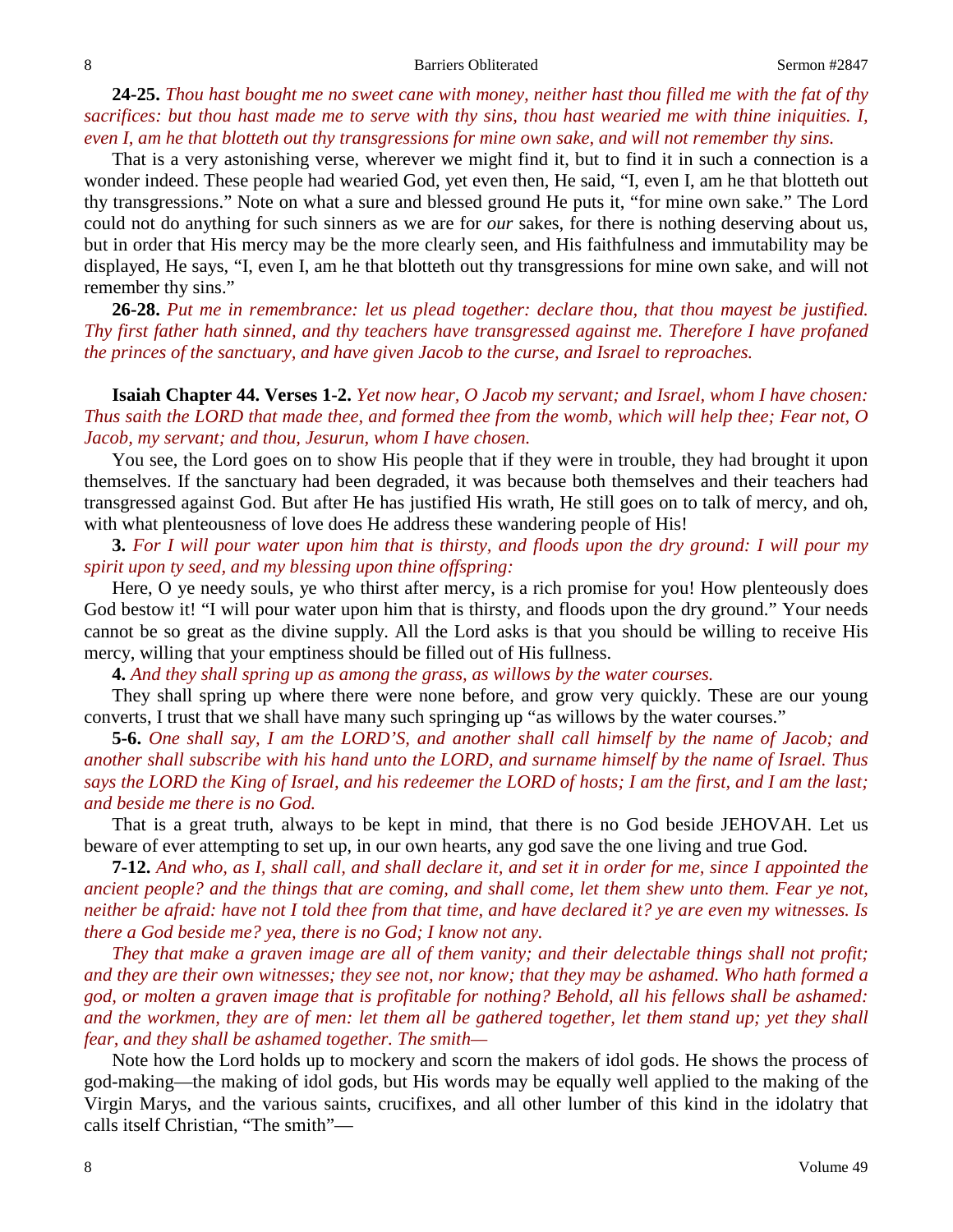### **12.** *With the tongs both worketh in the coals, and fashioneth it with hammers, and worketh it with the strength of his arms; yea, he is hungry, and his strength fails: he drinks no water, and is faint.*

That is one of these god-makers, you see, a man who makes an idol god, yet who himself gets thirsty by reason of the heat of the coals in his forge. A fine god it must be that he makes! Next comes the carpenter.

**13-14.** *The carpenter stretcheth out his rule; he marketh it out with a line; he fitteth it with planes, and he marketh it out with the compass, and maketh it after the figure of a man, according to the beauty of a man; that it may remain in the house. He heweth him down cedars and taketh the cypress and the oak, which he strengtheneth for himself among the trees of the forest: he planteth an ash, and the rain doth nourish it.*

They like some choice wood out of which to make their gods. So we see that these idol gods grow in the woods first, and then, afterwards, they need a carpenter's rule, and line, and compass, and plane in order to shape them according to his taste, or the order of his customers.

**15-17.** *Then shall it be for a man to burn: for he will take thereof, and warm himself, yea, he kindleth it, and baketh bread; yea, he maketh a god, and worshippeth it; he maketh it a graven image, and falleth down thereto. He burneth part thereof in the fire; with part thereof he eateth flesh; he roasteth roast, and is satisfied: yea, he warmeth himself, and saith, Aha, I am warm, I have seen the fire: and the residue thereof he maketh a god, even his graven image: he falleth down unto it, and worshippeth it, and prayeth unto it, and says, Deliver me; for thou art my god.*

Did ever sarcasm—truthful and proper sarcasm—go further than this? Idolaters in various lands have frequently been convinced of the absurdity of their worship as they have read this very remarkable piece of inspired writing.

**18-19.** *They have not known nor understood: for he hath shut their eyes, that they cannot see; and their hearts, that they cannot understand. And none considereth in his heart, neither is there knowledge nor understanding to say, I have burned part of it in the fire; yea, also I have baked bread upon the coals thereof; I have roasted flesh, and eaten it; and shall I make the residue thereof an abomination? shall I fall down to the stock of a tree?*

Shall I, an intelligent being, worship gold, silver, wood, or brass, however excellent may be the workmanship of it? Shall I, an immortal being, cast myself down before a piece of bread, and worship that, as some do, who first worship, and then eat their god? Oh, what strange infatuation!

**20.** *He feedeth on ashes: a deceived heart hath turned him aside, that he cannot deliver his soul, nor say, Is there not a lie in my right hand?*

The prophet concludes that madness must have laid hold upon the minds of men, or they never could have fallen into the debasing superstitions which degrade them all over the world. Yet, even in this present century, old superstitions have come back to our country, it is strange that here, where so many martyrs were burnt, the sons of these martyrs should actually be willing to go back to the beggarly elements and superstitions of the olden times. The Lord have mercy upon this land, and deliver it from all forms of idol worship!

**21-22.** *Remember these, O Jacob and Israel; for thou art my servant: I have formed thee, thou art my servant: O Israel, thou shalt not be forgotten of me. I have blotted out, as a thick cloud, thy transgressions, and, as a cloud, thy sins: return unto me; for I have redeemed thee.*

Out of all the world, God had a chosen people, His own Israel, to whom He revealed Himself, but they also turned aside to idols, yet here He bids them return to Him. Even to this day, they bear their protest against idols bravely. I would to God that they also knew the Christ of God, and worshipped Him. All believers are the true Israel after the spirit, and are to maintain forever the glory of the one only living and true God.

**23.** *Sing, O ye heavens; for the LORD hath done it: shout, ye lower parts of the earth: break forth into singing, ye mountains, O forest, and every tree therein: for the LORD hath redeemed Jacob, and glorified himself in Israel.*